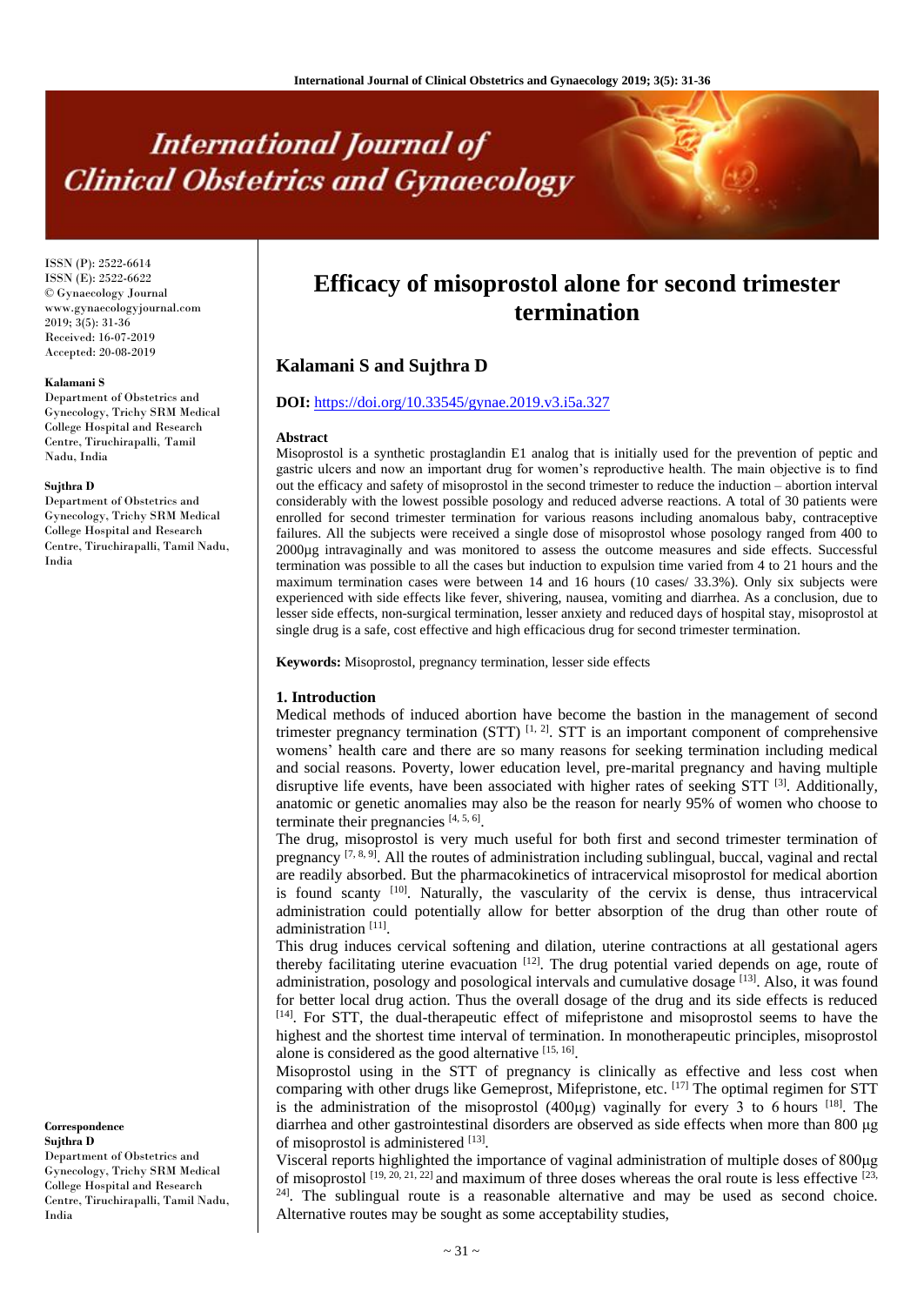have shown that women prefer a non-vaginal route  $[25, 26]$ . The main advantage of the vaginal route is to remove or clean the fragments of the tablets may remain visible for many hours. This study is aimed to determine the shorter induction delivery interval of intravaginal administration of misoprostol in the management of second trimester pregnancy termination.

#### **2. Material and Methods**

This is a retrospective observational study which was undertaken in the department of Obstetrics and Gynecology, Trichy SRM Medical College Hospital and Research Centre, Tiruchirapalli, India from 2017 to 2018. The institutional ethical committee approval was obtained and around 30 patients were included from outpatient department and labor room having gestational age of 12 to 20 weeks. Before staring the procedure, the patients were counseled properly and written informed consent was obtained.

Ultrasonographic details were collected along with the sociodemographic, clinical history and other necessary examinations. Irrespective of age, marital status and parity, all the patients included were induced with 800µg misoprostol in the posterior fornix of the vagina. Intravenous antibiotics are administered on admission to all patients after instilling vaginal misoprostol. A dosage of  $400\mu$ g of misoprostol was given at  $4<sup>th</sup>$  hourly interval for maximum of 4 doses. Anti D immunoglobulin was administered to all Ph negative patients at the time of induction. Patients who are known allergic or having history of allergic reactions to prostaglandin  $(PGE<sub>1</sub>)$ , renal disease, hepatic disorders, cardiac illnesses, severe anemia and maternal coagulopathy are excluded from the study. The indication for seeking STT in general are keeping in mind and interviewed the patients and recorded including congenital abnormalities of the fetus as described by the clinician, failure in contraception, having small child or already having enough child, low socioeconomic status and unmarried individuals.

After admission, all the patients were subjected to appropriate laboratory investigations. The appropriate date and time of the induction of the first and consequent doses of misoprostol were noted. The expulsion time also recorded and induction – expulsion inter time were also noted. The painful uterine contraction and side effects were observed and recorded.

#### **3. Results**

This retrospective study was conducted in 30 patients seeking STT. Each patient was induced with 800µg of vaginal misoprostol in the posterior fornix of vagina and repeated at 4

hours interval. The maximum number of patients was observed between the age group of 21 and 25 years (36.7%). The detailed age group descriptions of the patients included in this study were analyzed and depicted in the table 1.

**Table 1:** Age-wise distribution of the patients (n=30)

| Age group (in years) | No. of patients $(n=30)$ | <b>Percentage</b> |
|----------------------|--------------------------|-------------------|
| $17 - 20$            |                          | 23.3              |
| $21 - 25$            |                          | 36.7              |
| $26 - 30$            |                          |                   |
| $31 - 35$            |                          | 16.7              |
| Above 35             |                          |                   |

Patients with rural background accounted very high with 86.7% of the total cases while 13.3 % only belonged to urban community. This is mainly because of the situation of the study centre at rural area, so it is convenient for the women belonging to the rural set up to come and get treatment. Majority of the patients included in this study belonged to lower and lower middle socioeconomic classes (15; 50%), followed by middle class (9; 30%), upper middle class (4; 13.3%) and upper class (2; 6.7%).

Maximum subjects were studied only upto primary school (13; 43.3%), followed by collegiate education (6; 20%), upto X and XII of 4 (13.3%) and 4 (13.3%) respectively and illiterate (3; 10%). While distributing the cases according to the parity, we had the record of maximum of multigravida with 13 cases (43.3%) (Table 2).

**Table 2:** Distribution of cases according to the parity

| Parity | No. of patients $(n=30)$ | Percentage |
|--------|--------------------------|------------|
|        |                          | 43.3       |
|        |                          | 3.3        |
|        |                          |            |
|        |                          | 6.7        |
|        |                          | 16.7       |
|        |                          |            |
|        |                          |            |

Among the patients seeking STT, the common indication was low socioeconomic status and inability to rear another child (36.7%) followed by congenital anomalies (23.3%), etc. (Figure 1). Nearly 17 subjects (56.7%) were of 12 to 16 weeks of gestation and majority of them (15 cases; 88.2%) who sought for STT had a gestation of 16 weeks and 13 cases (43.3%) had gestation between 17 and 21 weeks (Figure 2).



**Fig 1:** Distribution according to the reasons seeking for abortion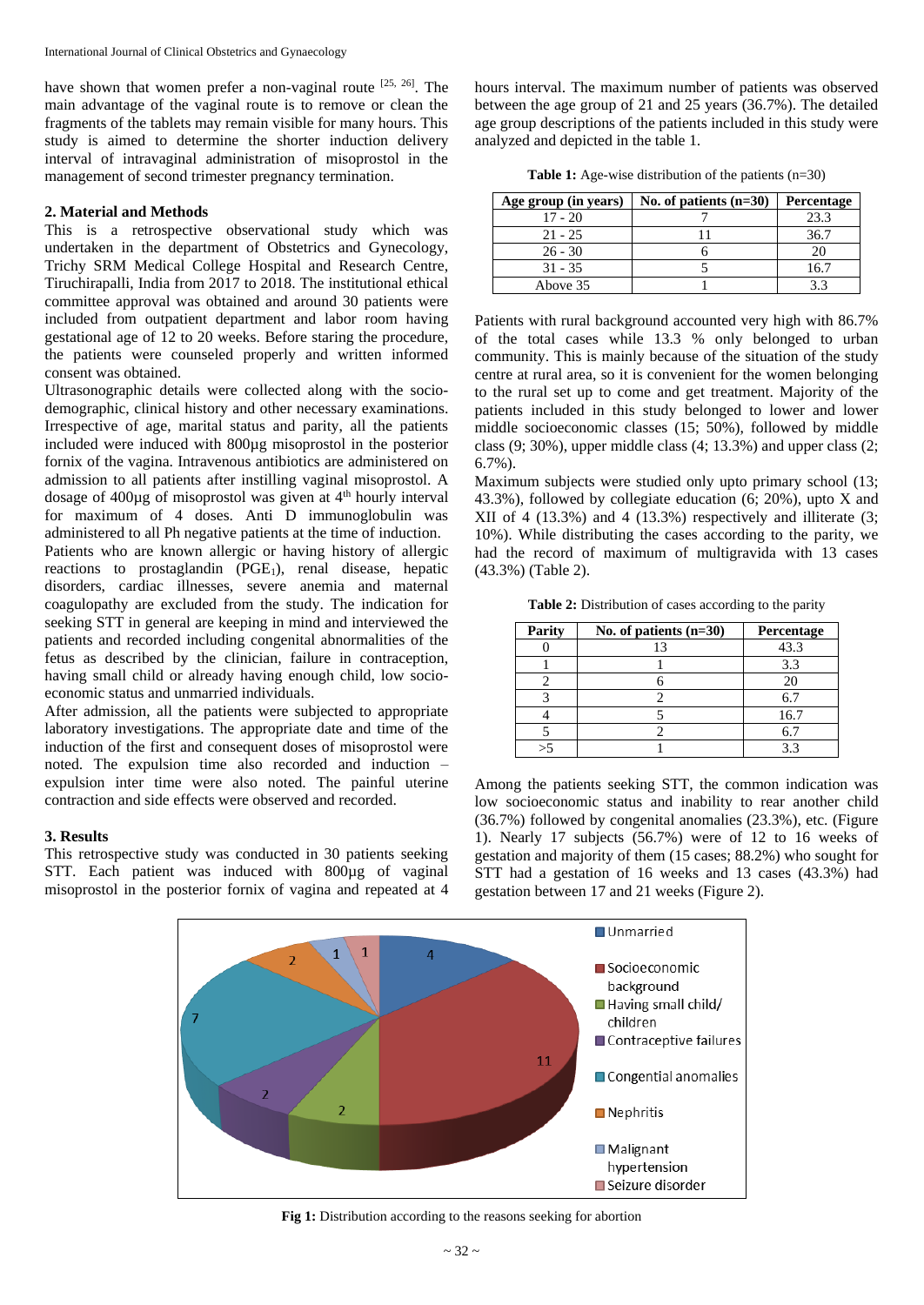

**Fig 2:** Distribution of cases according to the gestation period (in weeks)

The units of misoprostol (posology) was also well analyzed thereby maximum number of cases were found in the gestational week of 16 (15 cases;  $50\%$ ) followed by  $20<sup>th</sup>$  week (5 cases; 16.7%). The dosages of the misoprostol got varied among the gestational weeks and patients' age and clinical complications but there is no much correlation was found among the criterias. When gestational weeks increased then the dosage of administration of the misoprostol also get increased. The detailed analysis of gestational weeks, dosage of misoprostol and number of patients received were impregnated in table 3.

| <b>Gestational Weeks</b> | No. of patients $(n = 30)$ verses units of misoprostol (in $\mu$ g) administered |                          |      |      |      |      |      |      |      |
|--------------------------|----------------------------------------------------------------------------------|--------------------------|------|------|------|------|------|------|------|
|                          | 400                                                                              | 800                      | 1000 | 1200 | 1400 | 1600 | 1800 | 2000 | 4800 |
| $12(n=1)$                |                                                                                  | -                        |      |      |      |      |      |      |      |
| $15(n=1)$                |                                                                                  |                          |      |      |      |      |      |      |      |
| $16(n=15)$               |                                                                                  | -                        |      | 6    |      |      |      |      |      |
| $17(n=3)$                |                                                                                  | -                        |      |      |      |      |      |      |      |
| $18(n=2)$                |                                                                                  | $\overline{\phantom{0}}$ |      |      |      |      |      |      |      |
| $19(n=2)$                |                                                                                  | -                        |      |      |      |      |      |      |      |
| $20(n=5)$                |                                                                                  |                          |      |      |      |      |      |      |      |

21 (n=1)  $\begin{vmatrix} - & - & - & - \\ - & - & - \end{vmatrix}$  -  $\begin{vmatrix} - & - & - \\ - & - & - \end{vmatrix}$  -  $\begin{vmatrix} - & - & - \\ - & - & 1 \end{vmatrix}$ 

**Table 3:** Distribution of gestational weeks and dosage of misoprostol administered

Overall the introduction of vaginal misoprostol in all gestation week groups was found 100% successful. Patients between 12 and 16 weeks of gestation were terminated maximum within 11 to 15 hours followed by 6 to 10 hours at the same situation; patients with 17 to 21 gestational weeks have maximum expulsion time between 16 to 20 hours. The detailed description of the induction – expulsion interval (I-E interval) was depicted in table 4. This indicated of the gestational weeks increased the expulsion time also get increased.

| I-E time interval (in hours) |                       | <b>Gestational weeks verses I-E interval</b> |                 |  |  |
|------------------------------|-----------------------|----------------------------------------------|-----------------|--|--|
|                              | No. of cases $(n=30)$ | $12 - 16$ weeks                              | $17 - 21$ weeks |  |  |
| $0 - 5$                      | 2(6.7)                | (50)                                         | (50)            |  |  |
| $6 - 10$                     | 10(33.3)              | 6(60)                                        | 4 (40)          |  |  |
| $11 - 15$                    | 10(33.3)              | 8(80)                                        | 2(20)           |  |  |
| $16 - 20$                    | 7(23.3)               | 1 (14.3)                                     | 6(85.7)         |  |  |
| $21 - 25$                    | (3.4)                 | -                                            | (100            |  |  |

**Table 4:** Distribution of induction – expulsion (I-E) interval by vaginal misoprostol

[Figure in parenthesis denoted percentages]

The incidence of side effects of misoprostol also observed and well analyzed thereby fever was observed among maximum cases (16.7%) followed by headache (13.3%), abdominal cramp (10%) and diarrhea (10%). It was observed that when the dosage of misoprostol increased the adverse effects like fever, nausea and diarrhea reported. Among the 30 cases, only one received blood transfusion. The reported side effects are shown in table 5.

| <b>Side effects</b>      | No. of subjects $(n=30)$ | <b>Percentage</b> |
|--------------------------|--------------------------|-------------------|
| Abdominal cramp          |                          |                   |
| Bleeding                 |                          | 6.7               |
| <b>Blood</b> transfusion |                          | 3.3               |
| Diarrhoea                |                          | 10                |
| Fever                    |                          | 16.7              |
| Headache                 |                          | 13.3              |
| Nausea/ vomiting         |                          | 6.7               |
| Shivering                |                          | 67                |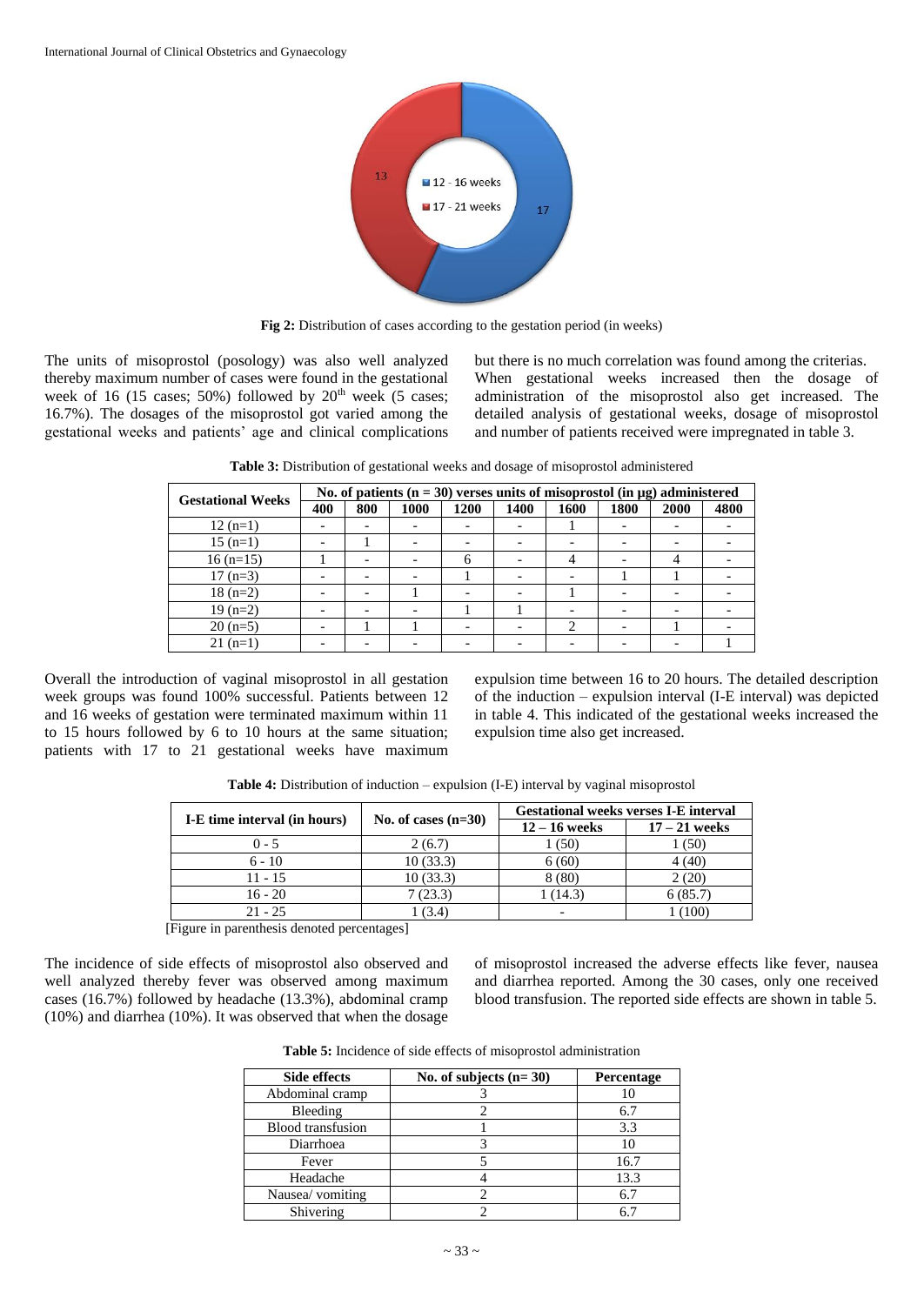The questionnaire related to satisfactory status about the method of treatment was interviewed and the data suggested that most of the subjects were satisfied and had some sort of fear in pain and retained products etc. Also they were all ready to utilize the

same type of treatment if any forthcoming issues and also ready to recommend to others because they feel this method is safe, cost effective, lesser hospitalization, reduced anxiety, etc. (Table 6).

|                                | No. of subjects responded $(n=30)$ |                |             |  |  |
|--------------------------------|------------------------------------|----------------|-------------|--|--|
| <b>Ouestion</b>                | <b>Satisfactory</b>                | Unsatisfactory | No comments |  |  |
| About the method               | 27(90)                             | 2(6.7)         | 1(3.3)      |  |  |
| About the drug                 | 28 (93.3)                          | -              | 2(6.7)      |  |  |
| Avoidance of surgery           | 29 (96.7)                          | -              | 1(3.3)      |  |  |
| Discretion                     | 23(76.7)                           | 2(6.7)         | 5(16.7)     |  |  |
| Less emotional load            | 19(63.3)                           | 7(23.3)        | 4(13.3)     |  |  |
| Tolerance of pain              | 12(40)                             | 12(40)         | 6(20)       |  |  |
| Anxiety about retained tissues | 7(23.3)                            | 20(66.7)       | 3(10)       |  |  |
| Choose this method again       | 28 (93.3)                          | 1(3.3)         | 1(3.3)      |  |  |
| Recommendation of this method  | 28 (93.3)                          | 1(3.3)         | 1(3.3)      |  |  |

**Table 6:** Study subjects – questionnaire analysis

[Figure in parenthesis denoted percentage]

#### **4. Discussion**

This study implicated the usage of low-dose misoprostol is highly effective and acceptable as a self-administered abortifacient. The major advantages of the usage of lower and moderate doses of misoprostol are reduced costs and lesser side effects [13, 27]. There were no significant differences among any age groups of the women regarding the determination of safety and efficacy of misoprostol; but some studies suggested that when age of the patient increased, then the side effects also increased (unknown mechanism) [4, 11, 28, 29] .

The social stigma related to abortion is still in India, thereby the women cannot come forward independently for pregnancy termination. The family is found to be the responsible factor in dominating or deciding the need of pregnancy or termination. In this study also most of patients informed that the family members induced her to do the termination. Availability of the health care centre in urban areas may help the women to decide in earlier and correct stage to terminate the pregnancy; but the rural women is mostly in dilemma and post termination care is found substantial  $[6, 28, 29, 30]$ .

The major factors that are influencing and disturbing the termination process for the individual are age, age at sexual activity onset, emotional/ sentimental, educational background, income issues, religion, occupation, fear about abortion procedure, availability of appropriate health care, cooperation of the family, location of abortion, types of treatment, post abortion care and other ethical and legal issues [14, 31, 32].

Many studies suggested that the parity is a major factor that influencing the success of medical termination of pregnancy. A greater parity of the patients was closely associated with a lower efficacy of treatment  $[31, 32, 33]$ . In this study the response rate of primigravidae is better than multigravidae which was already reported [34].

The major reasons for the termination of the pregnancy were also well analyzed in this study thereby socioeconomic status dominated (36.7%) followed by congenital abnormalities (23.3%), unmarried (13.3%), etc. Other studies highlighted the reasons as wants to postpone, space between the children, want no more children, socioeconomic status, partner related reasons, too young, working women – so no one to take care of the child, risk of maternal health and risk to fetal health [35, 36].

In this study, the gestational weeks were determined thereby 17 patients were in between 12 and 16 weeks and 13 patients were in between 17 and 21 weeks. In general, it was recorded that the increased gestational age develops risk in abortion and also

develop postabortion complications [37, 38, 39, 40] . But in this study, no patients developed any such complications.

In Misoprostol of 400µg for every 3 hours upto 5 doses are mainly used in various health care setups and the same regimen was used in this study  $[13, 22, 41, 42]$ . Studies have shown that the additional use of mifepristone shortens the induction–abortion interval and reduces the amount of drug required for the abortion; but the non-availability of mifepristone, only misoprostol is the best alternative. Comparing with oral, vaginal misoprotol showed effective for the induction of abortion  $[43, 44]$ ; thus the same is followed in this study.

#### **5. Conclusion**

Our present study confirms the importance and efficacy of misoprostol as the drug of choice for STT. The unsafe abortion is one of the greatest neglected healthcare problems in India and more so in rural India, where lack of education and freely available quality abortion services led to very high maternal mortality and morbidity. Overall the male members of the family need to be educated regarding the contraception and safe abortion, because the causes of unsafe abortion are rooted in a complex set of socio-demographic circumstances. Prompt and early diagnosis of any septic complications and prompt referral to tertiary centres would avoid serious consequences and will save many lives and limit morbidities. Although law, policy and women's right are central to this issue, making abortions safe is above all a public health responsibility of governments.

#### **6. References**

- 1. Berghella V, Airoldi J, O'Neill AM, Einhorn K, Hoffman M. Misoprostol for second trimester pregnancy termination in women with prior caesarean: a systematic review. British Journal of Obstetrics and Gynecology. 2009; 116:1151- 1157.
- 2. Kapp N, Borgatta L, Stubblefield P, Vraqovic O, Moreno N. Mifepristone in second-trimester medical abortion. Obstetrics and Gynecology. 2007; 110:1304-1310.
- 3. Jones RK, Finer LB. Who has second-trimester abortions in the United States? Contraception. 2012; 85:544-551.
- 4. Anderson N, Boswell O, Duff G. Prenatal sonography for the detection of fetal anomalies: results of a prospective study and comparison with prior series. American Journal of Roentgenology. 1995; 165:943-950.
- 5. Boyd PA, Devigan C, Khoshnood B, Loane M, Garne E, Dolk H. Survey of prenatal screening policies in Europe for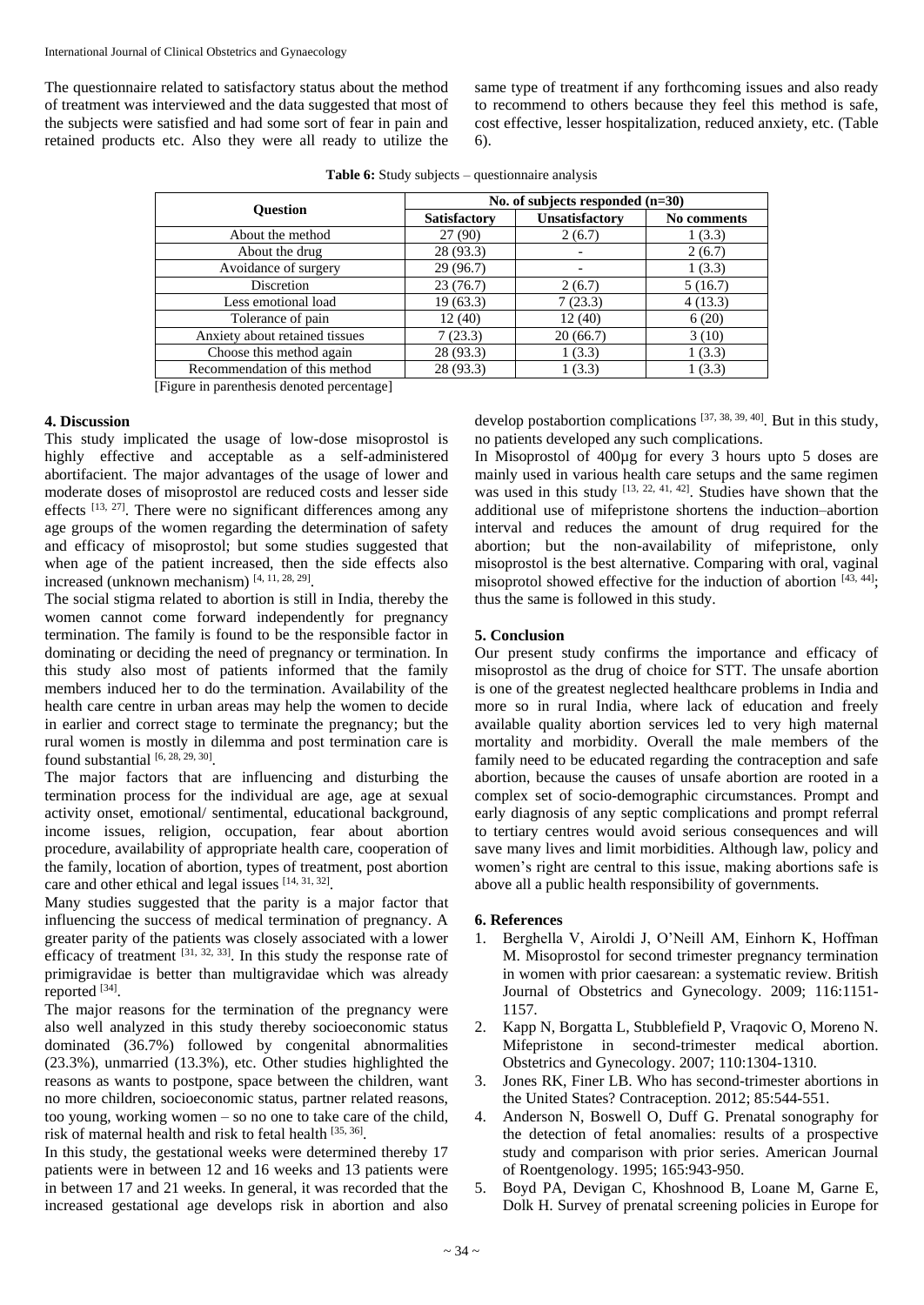structural malformations and chromosome anomalies, and their impact on detection and termination rates for neural tube defects and Down's syndrome. EUROCAT Working Group. British Journal of Obstetrics and Gynecology. 2008; 115:689-696.

- 6. Shaffer BL, Caughey AB, Norton ME. Variation in the decision to terminate pregnancy in the setting of fetal aneuploidy. Prenatal Diagnosis. 2006; 26:667-671.
- 7. Ramsey PS, Savage K, Lincoln T, Owen J. Vaginal misoprostol versus concentrated oxytocin and vaginal PGE2 for second-trimester labor induction. Obstetrics and Gynecology. 2004; 104:138-145.
- 8. Webster D, Penney GC, Templeton A. A comparison of 600 and 200 mg mifepristone prior to second trimester abortion with the prostaglandin misoprostol. British Journal of Obstetrics and Gynecology. 1996; 103:706-709.
- 9. Ashok PW, Templeton A, Wagaarachchi PT, Flett GMM. Mid trimester medical termination of pregnancy: a review of 1002 consecutive cases. Contraception. 2004; 69:51-58.
- 10. Rouzi AA, Almansouri N, Sahly N, Alsenani N, Abed H, Darhouse K, Bondagji N. Efficacy of intra-cervical misoprostol in the management of early pregnancy failure. Scientific Reports. 2014; 4:7182.
- 11. Lalitkumar S, Bygdeman M, Gemzell DK. Mid-trimester induced abortion: a review. Human Reproduction Update. 2007; 13:37-42.
- 12. Goyal V. Uterine rupture in second-trimester misoprostolinduced abortion after cesarean delivery: a systematic review. Obstetrics and Gynecology. 2009; 113:1117-1122.
- 13. Tang OS, Gemzell DK, Ho PC. Misoprostol: pharmacokinetic profiles, effects on the uterus and sideeffects. International Journal of Gynecology and Obstetrics. 2007; 99:160-168.
- 14. Desai GS, Chandavarkar A, Gopal S, Sawant G, Desai SV. Second Trimester Medical Termination of Pregnancy with Combined Intracervical and Intravaginal Misoprostol: Comparative Analysis with Intravaginal Misoprostol-A Pilot Study. Journal of Obstetrics and Gynecology India. 2016; 66:157-160.
- 15. Borgatta L, Kapp N, Society of Family Planning. Clinical guidelines. Labor induction abortion in the second trimester. Contraception. 2011; 84:4-17.
- 16. Tang J, Kapp N, Dragoman M, de Souza JP. WHO recommendations for misoprostol use for obstetric and gynecologic indications. International Journal of Gynecology and Obstetrics. 2013; 121:186-191.
- 17. Nor AM, Abdullah HS, Zainul RMR, Jamil MA. Misoprostol (alone) in second trimester terminations of pregnancy: as effective as Geneprost? Journal of Obstetrics and Gynecology. 2006; 26:546-549.
- 18. Zieman M, Fong SK, Benowitz NL *et al*. Absorption kinetics of misoprostol with oral or vaginal administration. Obstetrics and Gynecology. 1997; 90:88-94.
- 19. Jain JK, Dutton C, Harwood B, Meckstroth KR, Mishell Jr DR. Aprospective randomized, double-blinded, placebocontrolled trial comparing mifepristone and vaginal misoprostol to vaginal misoprostol alone for elective termination of early pregnancy. Human Reproduction Update. 2002; 17:1477-1482.
- 20. Carbonell JL. Velazco A, Varela L, Fernández C. The use de misoprostol for termination de early pregnancy. Contraception. 1997; 55:165-168.
- 21. Jain JK, Harwood B, Meckstroth KR, Mishell JD. Early pregnancy termination with vaginal Misoprostol combined

with loperamide and acetominofen prophylaxis. Contraception. 2001; 63:217-221.

- 22. Velazco A, Varela L, Tanda R, Sanchez C, Barambio S, Chami S *et al*. Misoprostol for abortion up to 9 weeks' gestation in adolescents. European Journal of Contraception and Reproductive Health Care. 2000; 5:227-233.
- 23. Gemzell DK, Bygdeman M, Aronsson A. Studies on uterine contractility following mifepristone and various routes of misoprostol. Contraception. 2006; 74:31-35.
- 24. Blanchard K, Shochet T, Coyaji K, Ngoc NTN, Winikoff B. Misoprostol alone for early abortion: an evaluation of seven potential regimens. Contraception. 2005; 72:91-97.
- 25. Tang OS, Miao BY, Lee SWH, Ho PC. Pilot Study on the use of repeated doses of sub-lingual misoprostol in termination of pregnancy up to 12 weeks gestation: efficacy and acceptability. Human Reproduction. 2002; 17:654-658.
- 26. Arvidsson C, Hellborg M, Gemzell DK. Preference and acceptability of oral versus vaginal administration of misoprostol in medical abortion with mifepristone. European Journal of Obstetrics and Gynecology Reproduction Biology. 2005; 123:87-91.
- 27. Schaff EA, Eisinger SH, Stadalius LS, Franks P, Gore BZ, Poppema S. Low dose mifepristone 200mg and vaginal misoprostol for abortion. Contraception. 1999; 59:1-6.
- 28. Faucher P, Baunot N, Madelenat P. The efficacy and acceptability of mifepristone medical abortion with home administration misoprostol provided by private providers linked with the hospital: a prospective study of 433 patients. Gynecology Obstetrics and Fertility. 2005; 33:220-227.
- 29. Hajri S, Raifman S, Gerdts C, Baum S, Foster DG. 'This Is Real Misery': Experiences of Women Denied Legal Abortion in Tunisia. PLoS One. 2015; 10:e0145338.
- 30. Kirti I, Sharad I. Improving access to safe abortion in a rural primary care setting in India: experience of a service delivery intervention. Reproductive Health. 2016; 13:54-59.
- 31. Monica F, Kristien M, Calsos A, Peter D. Factors influencing abortion decision making processes among young women. International Journal of Environmental Research and Public Health. 2018; 15:329-334.
- 32. O'Donnell J, Goldberg A, Lieberman E, Betancourt T. I wouldn't even know where to start: unwanted pregnancy and abortion decision making in Central Appalachia. Reproductive Health Matters. 2018; 26:151-158.
- 33. Philippe L, Martine C, Nicole M, Gerard N. The role of parity in medical abortion up to 49 days of amenorrhoea, The European Journal of Contraception and Reproductive Health Care. 2008; 13:404-411.
- 34. Agarwal S, Mehdi ZS. Mid-trimester abortions by intraamniotic prostaglandin. Journal of Obstetrics and Gynecology India. 1976; 14:508-513.
- 35. Sophia C, Sheila D, Marjorie C, Gilda S. Reasons why women have induced abortions: a synthesis of finding form 14 countries. Contraception. 2017a; 96:233-241.
- 36. Sophia C, Sheila D, Marjorie C, Sedgh G, Singh S. Characteristics of women obtaining induced abortions in selected low-and middle- income countries. PLoS One. 2017b:12:e0172976.
- 37. Ekaterine P, Nino L, Nino B, Lia U, Tamar A, Babill SP. Effects of gestational age and the mode of surgical abortion on postabortion hemorrhage and fever: evidence from population based reproductive health survey in Georgia. BMC Women's Health. 2017; 17:136-142.
- 38. Ferris LE, McMain-Klein M, Colodny N, Fellows GF, Lamont J. Factors associated with immediate abortion